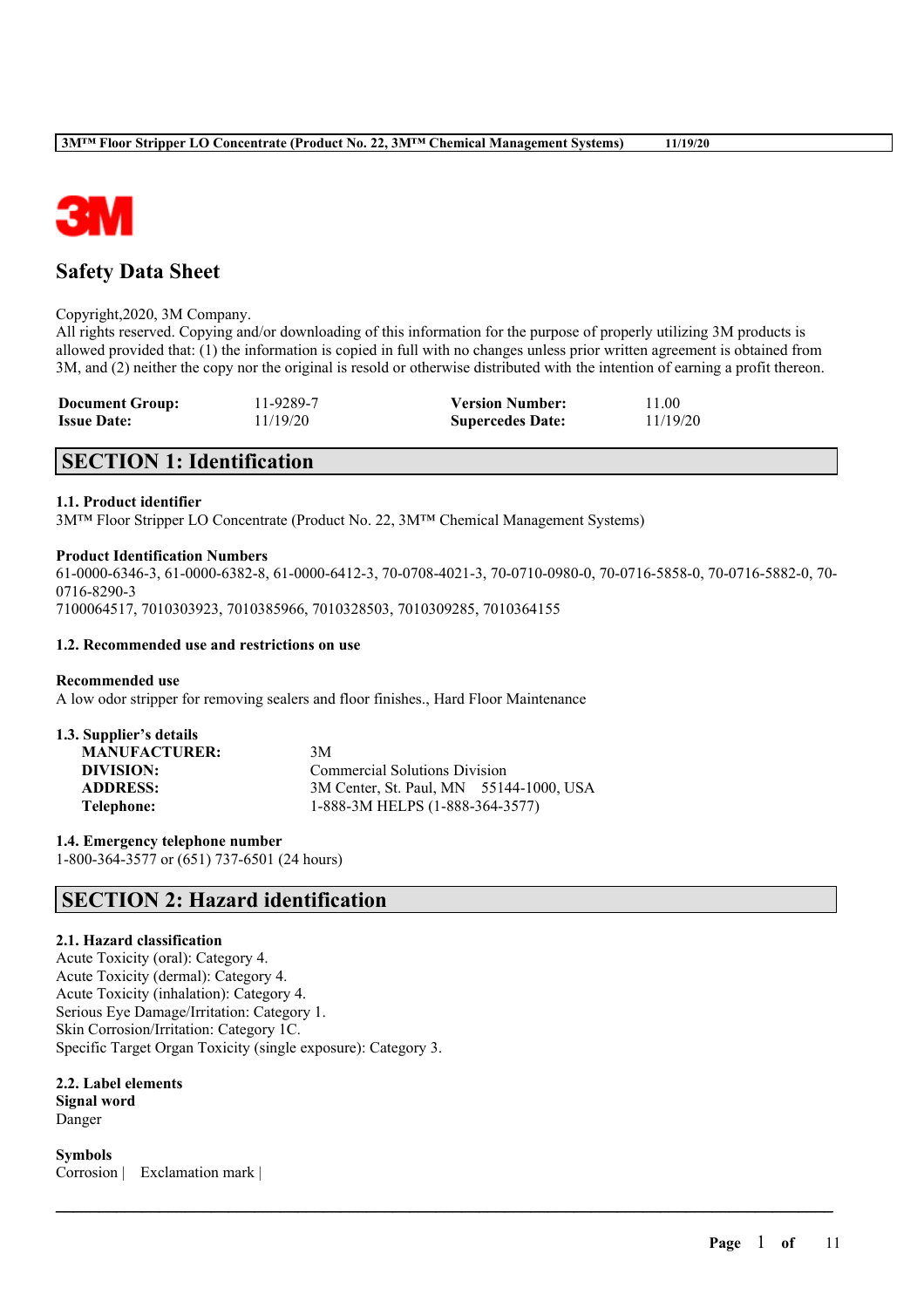

**Hazard Statements** Harmful if swallowed. Harmful in contact with skin. Causes severe skin burns and eye damage. Harmful if inhaled. May cause respiratory irritation. May cause drowsiness or dizziness.

### **Precautionary Statements**

### **Prevention:**

Do not breathe dust/fume/gas/mist/vapors/spray. Use only outdoors or in a well-ventilated area. Wear protective gloves, protective clothing, and eye/face protection. Do not eat, drink or smoke when using this product. Wash thoroughly after handling.

#### **Response:**

IF INHALED: Remove person to fresh air and keep comfortable for breathing. IF ON SKIN (or hair): Take off immediately all contaminated clothing. Rinse skin with water/shower. IF IN EYES: Rinse cautiously with water for several minutes. Remove contact lenses, if present and easy to do. Continue rinsing. Immediately call a POISON CENTER or doctor/physician. Wash contaminated clothing before reuse. IF SWALLOWED: Rinse mouth. Do NOT induce vomiting.

### **Storage:**

Store in a well-ventilated place. Keep container tightly closed. Store locked up.

### **Disposal:**

Dispose of contents/container in accordance with applicable local/regional/national/international regulations.

### **2.3. Hazards not otherwise classified**

May cause chemical gastrointestinal burns.

2% of the mixture consists of ingredients of unknown acute oral toxicity. 54% of the mixture consists of ingredients of unknown acute dermal toxicity.

52% of the mixture consists of ingredients of unknown acute inhalation toxicity.

# **SECTION 3: Composition/information on ingredients**

| Ingredient                         | $\mathsf{IC.A.S.}\$ No. | $\frac{9}{6}$ by Wt    |
|------------------------------------|-------------------------|------------------------|
| <b>BENZYL ALCOHOL</b>              | $100 - 51 - 6$          | 30 - 60 Trade Secret * |
| <b>ETHANOLAMINE</b>                | $141-43-5$              | 30 - 60 Trade Secret * |
| DECYL(SULFOPHENOXY)BENZENESULFONIC | $36445 - 71 - 3$        | 1 - 5 Trade Secret *   |
| <b>ACID. DISODIUM SALT</b>         |                         |                        |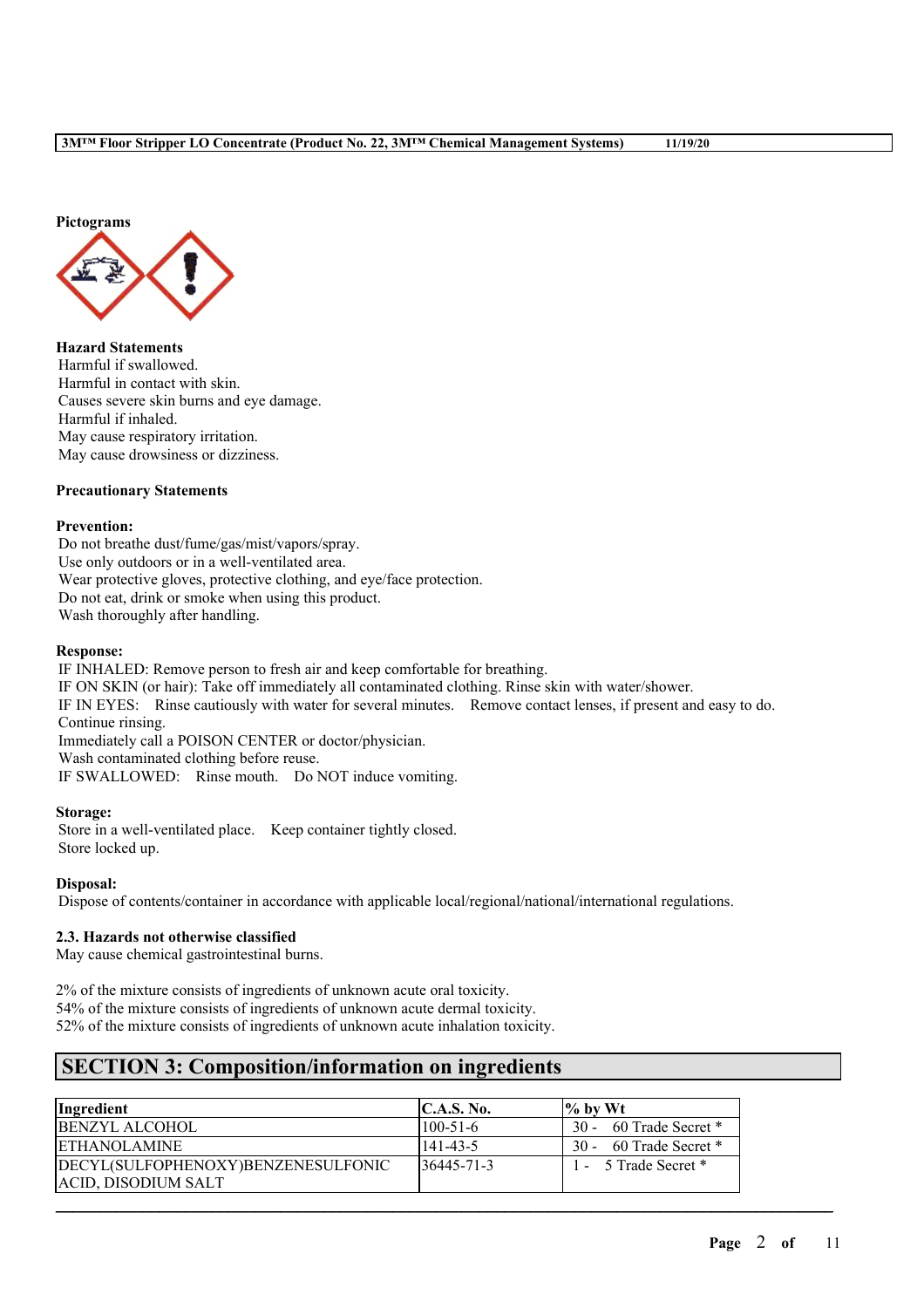| <b>POLYETHYLENE GLYCOL TRIMETHYLNONYL</b> | $160828 - 78 - 6$ | 1 - 5 Trade Secret *      |
|-------------------------------------------|-------------------|---------------------------|
| <b>ETHER</b>                              |                   |                           |
| <b>WATER</b>                              | 17732-18-5        | 1 - 5 Trade Secret *      |
| C.I. ACID BLUE 9, DISODIUM SALT           | 3844-45-9         | $\leq 0.1$ Trade Secret * |
| IC.I. ACID GREEN 25                       | 4403-90-1         | $\leq 0.1$ Trade Secret * |
| <b>IC.L. SOLVENT GREEN 7</b>              | $16358 - 69 - 6$  | $\leq 0.1$ Trade Secret * |

\*The specific chemical identity and/or exact percentage (concentration) of this composition has been withheld as a trade secret.

## **SECTION 4: First aid measures**

### **4.1. Description of first aid measures**

### **Inhalation:**

Remove person to fresh air. If you feel unwell, get medical attention.

#### **Skin Contact:**

Immediately flush with large amounts of water for at least 15 minutes. Remove contaminated clothing. Get immediate medical attention. Wash clothing before reuse.

#### **Eye Contact:**

Immediately flush with large amounts of water for at least 15 minutes. Remove contact lenses if easy to do. Continue rinsing. Immediately get medical attention.

### **If Swallowed:**

Rinse mouth. Do not induce vomiting. Get immediate medical attention.

### **4.2. Most important symptoms and effects, both acute and delayed**

See Section 11.1. Information on toxicological effects.

#### **4.3. Indication of any immediate medical attention and special treatment required** Not applicable

## **SECTION 5: Fire-fighting measures**

### **5.1. Suitable extinguishing media**

In case of fire: Use a carbon dioxide or dry chemical extinguisher to extinguish.

### **5.2. Special hazards arising from the substance or mixture**

None inherent in this product.

### **Hazardous Decomposition or By-Products**

| <b>Substance</b>   |
|--------------------|
| Carbon monoxide    |
| Carbon dioxide     |
| Oxides of Nitrogen |
| Oxides of Sulfur   |

**Substance Condition** During Combustion During Combustion During Combustion During Combustion

### **5.3. Special protective actions for fire-fighters**

Wear full protective clothing, including helmet, self-contained, positive pressure or pressure demand breathing apparatus, bunker coat and pants, bands around arms, waist and legs, face mask, and protective covering for exposed areas of the head.

 $\mathcal{L}_\mathcal{L} = \mathcal{L}_\mathcal{L} = \mathcal{L}_\mathcal{L} = \mathcal{L}_\mathcal{L} = \mathcal{L}_\mathcal{L} = \mathcal{L}_\mathcal{L} = \mathcal{L}_\mathcal{L} = \mathcal{L}_\mathcal{L} = \mathcal{L}_\mathcal{L} = \mathcal{L}_\mathcal{L} = \mathcal{L}_\mathcal{L} = \mathcal{L}_\mathcal{L} = \mathcal{L}_\mathcal{L} = \mathcal{L}_\mathcal{L} = \mathcal{L}_\mathcal{L} = \mathcal{L}_\mathcal{L} = \mathcal{L}_\mathcal{L}$ 

# **SECTION 6: Accidental release measures**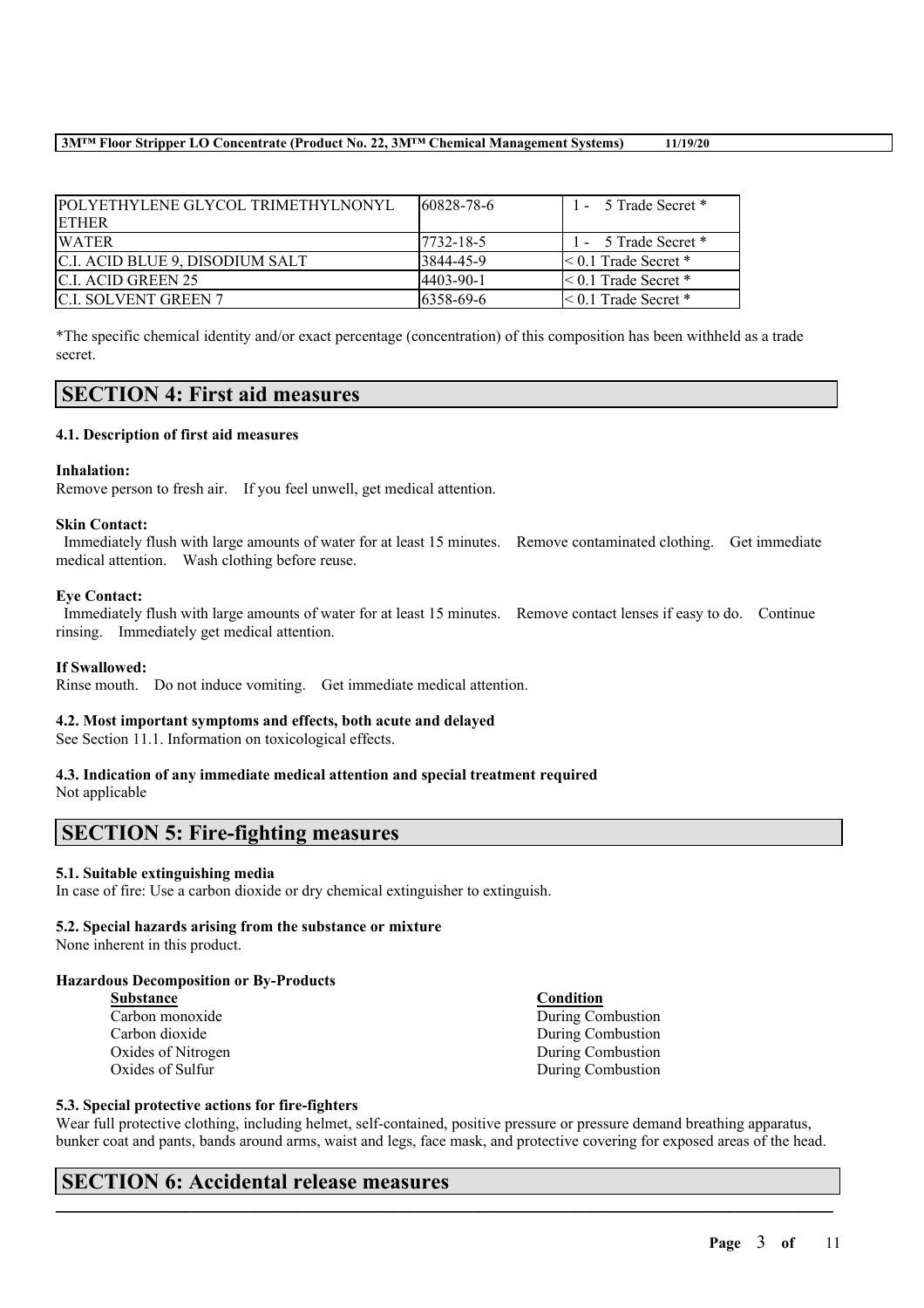### **6.1. Personal precautions, protective equipment and emergency procedures**

Evacuate area. Ventilate the area with fresh air. For large spill, or spills in confined spaces, provide mechanical ventilation to disperse or exhaust vapors, in accordance with good industrial hygiene practice. Refer to other sections of this SDS for information regarding physical and health hazards, respiratory protection, ventilation, and personal protective equipment.

### **6.2. Environmental precautions**

Avoid release to the environment. For larger spills, cover drains and build dikes to prevent entry into sewer systems or bodies of water.

### **6.3. Methods and material for containment and cleaning up**

Contain spill. Working from around the edges of the spill inward, cover with bentonite, vermiculite, or commercially available inorganic absorbent material. Mix in sufficient absorbent until it appears dry. Remember, adding an absorbent material does not remove a physical, health, or environmental hazard. Collect as much of the spilled material as possible. Place in a closed container approved for transportation by appropriate authorities. Clean up residue with detergent and water. Seal the container. Dispose of collected material as soon as possible in accordance with applicable local/regional/national/international regulations.

# **SECTION 7: Handling and storage**

### **7.1. Precautions for safe handling**

For industrial/occupational use only. Not for consumer sale or use. This product is not intended to be used without prior dilution as specified on the product label. Grounding or safety shoes with electrostatic dissipating soles (ESD) are not required with a chemical dispensing system. Keep out of reach of children. Do not breathe

dust/fume/gas/mist/vapors/spray. Do not get in eyes, on skin, or on clothing. Do not eat, drink or smoke when using this product. Wash thoroughly after handling. Avoid release to the environment. Wash contaminated clothing before reuse. Avoid contact with oxidizing agents (eg. chlorine, chromic acid etc.)

### **7.2. Conditions for safe storage including any incompatibilities**

Store in a well-ventilated place. Keep container tightly closed. Store away from acids. Store away from oxidizing agents.

# **SECTION 8: Exposure controls/personal protection**

### **8.1. Control parameters**

### **Occupational exposure limits**

If a component is disclosed in section 3 but does not appear in the table below, an occupational exposure limit is not available for the component.

| Ingredient             | <b>C.A.S. No.</b> | Agency      | Limit type                                      | Additional Comments |
|------------------------|-------------------|-------------|-------------------------------------------------|---------------------|
| <b>IBENZYL ALCOHOL</b> | $100 - 51 - 6$    | <b>AIHA</b> | $\text{TWA}:44.2 \text{ mg/m3}(10 \text{ ppm})$ |                     |
| <b>ETHANOLAMINE</b>    | $141 - 43 - 5$    | ACGIH       | ITWA:3 ppm:STEL:6 ppm                           |                     |
| <b>ETHANOLAMINE</b>    | $141 - 43 - 5$    | IOSHA       | $\text{TWA:6 mg/m3}(3 \text{ ppm})$             |                     |
| $\sqrt{2}$<br>$\sim$   | $\cdots$          |             |                                                 |                     |

ACGIH : American Conference of Governmental Industrial Hygienists

AIHA : American Industrial Hygiene Association

CMRG : Chemical Manufacturer's Recommended Guidelines

OSHA : United States Department of Labor - Occupational Safety and Health Administration

TWA: Time-Weighted-Average

STEL: Short Term Exposure Limit

# CEIL: Ceiling

### **8.2. Exposure controls**

### **8.2.1. Engineering controls**

NOTE: When used with a chemical dispensing system as directed, special ventilation is not required. Use general dilution ventilation and/or local exhaust ventilation to control airborne exposures to below relevant Exposure Limits and/or control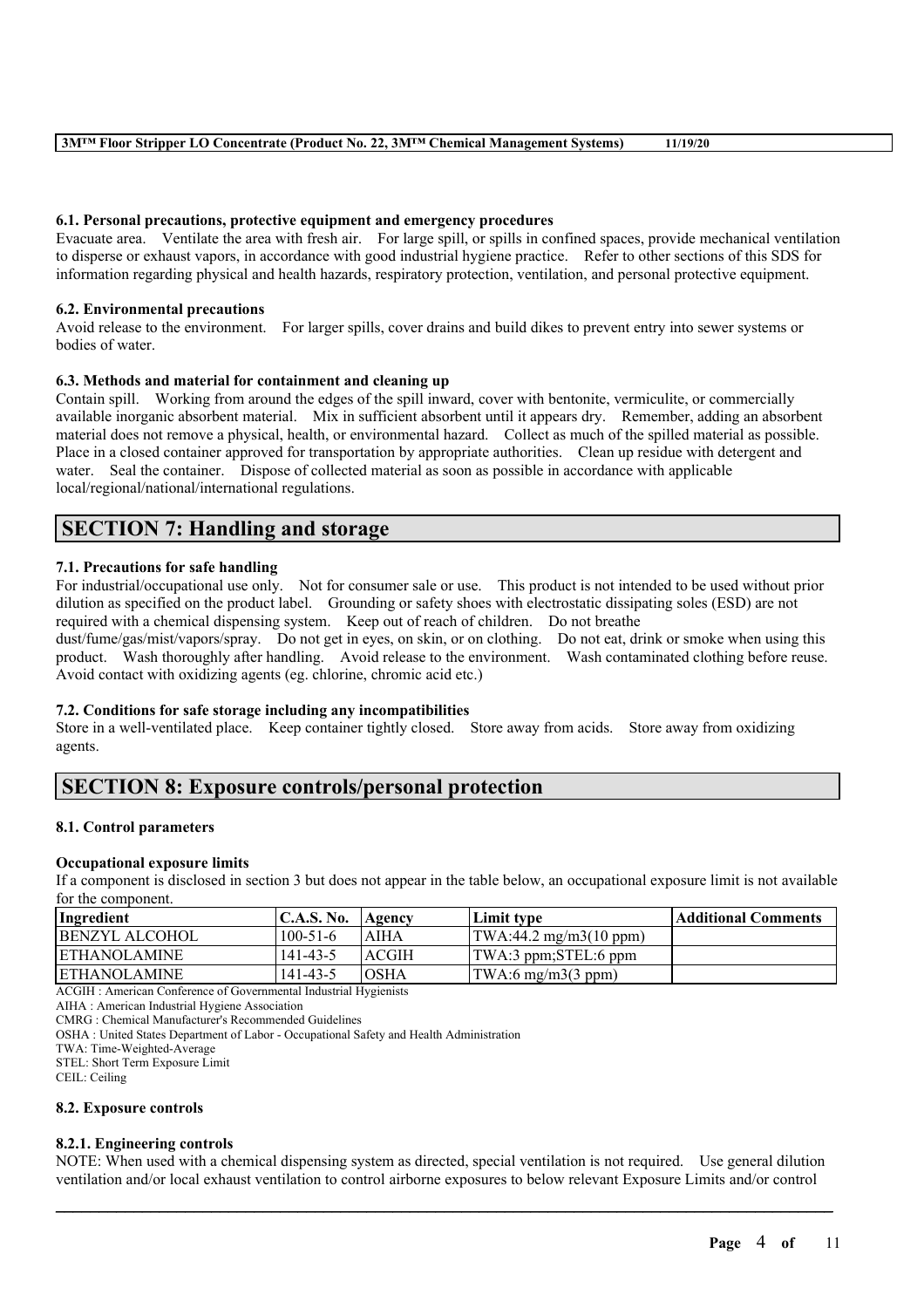dust/fume/gas/mist/vapors/spray. If ventilation is not adequate, use respiratory protection equipment.

#### **8.2.2. Personal protective equipment (PPE)**

#### **Eye/face protection**

NOTE: When used with a chemical dispensing system as directed, eye contact with the concentrate is not expected to occur. If the product is not used with a chemical dispensing system or if there is an accidental release, wear protective eye/face protection. Select and use eye/face protection to prevent contact based on the results of an exposure assessment. The following eye/face protection(s) are recommended: Full Face Shield

Indirect Vented Goggles

#### **Skin/hand protection**

NOTE: When used with a chemical dispensing system as directed, skin contact with the concentrate is not expected to occur. If product is not used with a chemical dispensing system or if there is an accidental release:

Select and use gloves and/or protective clothing approved to relevant local standards to prevent skin contact based on the results of an exposure assessment. Selection should be based on use factors such as exposure levels, concentration of the substance or mixture, frequency and duration, physical challenges such as temperature extremes, and other use conditions. Consult with your glove and/or protective clothing manufacturer for selection of appropriate compatible gloves/protective clothing.

Note: Nitrile gloves may be worn over polymer laminate gloves to improve dexterity.

Gloves made from the following material(s) are recommended: Butyl Rubber

Fluoroelastomer

Polymer laminate

If this product is used in a manner that presents a higher potential for exposure (eg. spraying, high splash potential etc.), then use of protective coveralls may be necessary.

If product is not used with a chemical dispensing system or if there is an accidental release:

Select and use body protection to prevent contact based on the results of an exposure assessment. The following protective clothing material(s) are recommended:

Apron – Butyl rubber

Apron - polymer laminate

#### **Respiratory protection**

NOTE: When used with a chemical dispensing system as directed, respiratory protection is not required.

If product is not used with a chemical dispensing system or if there is an accidental release:

An exposure assessment may be needed to decide if a respirator is required. If a respirator is needed, use respirators as part of a full respiratory protection program. Based on the results of the exposure assessment, select from the following respirator type(s) to reduce inhalation exposure:

 $\mathcal{L}_\mathcal{L} = \mathcal{L}_\mathcal{L} = \mathcal{L}_\mathcal{L} = \mathcal{L}_\mathcal{L} = \mathcal{L}_\mathcal{L} = \mathcal{L}_\mathcal{L} = \mathcal{L}_\mathcal{L} = \mathcal{L}_\mathcal{L} = \mathcal{L}_\mathcal{L} = \mathcal{L}_\mathcal{L} = \mathcal{L}_\mathcal{L} = \mathcal{L}_\mathcal{L} = \mathcal{L}_\mathcal{L} = \mathcal{L}_\mathcal{L} = \mathcal{L}_\mathcal{L} = \mathcal{L}_\mathcal{L} = \mathcal{L}_\mathcal{L}$ 

Half facepiece or full facepiece air-purifying respirator suitable for organic vapors

For questions about suitability for a specific application, consult with your respirator manufacturer.

## **SECTION 9: Physical and chemical properties**

### **9.1. Information on basic physical and chemical properties**

| Appearance<br><b>Physical state</b><br>Color | Liquid<br><b>Bright Green</b> |
|----------------------------------------------|-------------------------------|
| <b>Specific Physical Form:</b>               | Liquid                        |
| Odor                                         | Soapy                         |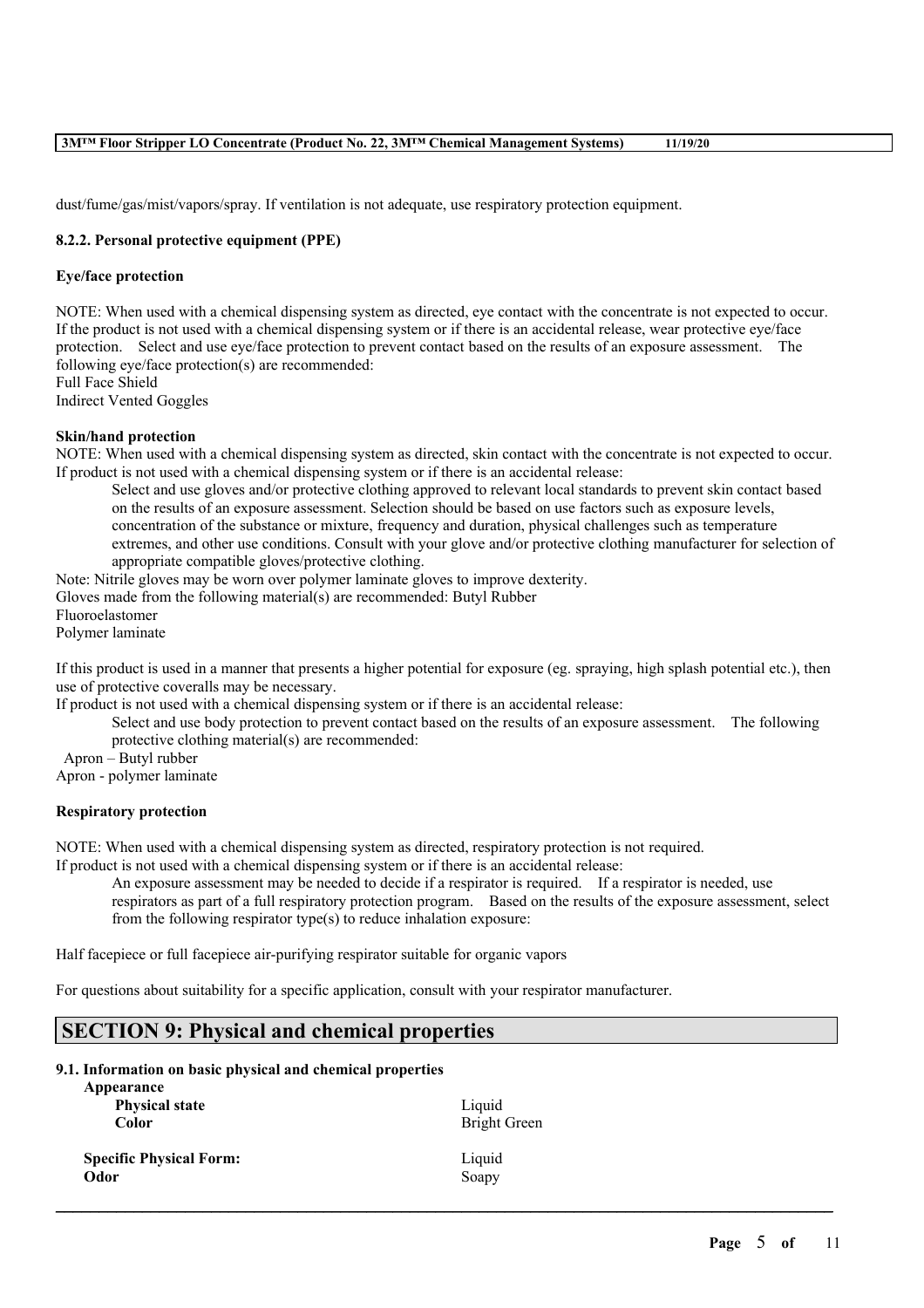| <b>Flammable Limits(UEL)</b><br>No Data Available<br>$\leq$ 27 psia [@ 131 °F]<br><b>Vapor Pressure</b><br>No Data Available<br><b>Vapor Density</b><br><b>Specific Gravity</b><br>1.03 - 1.05 [Ref Std: WATER=1]<br><b>Solubility in Water</b><br>Moderate<br>Solubility-non-water<br>No Data Available<br>Partition coefficient: n-octanol/water<br>No Data Available<br>No Data Available<br><b>Autoignition temperature</b><br><b>Decomposition temperature</b><br>No Data Available<br>< 20 Saybolt Universal Second<br><b>Viscosity</b><br>No Data Available<br>Average particle size<br><b>Volatile Organic Compounds</b><br>75 - 95 % [ <i>Test Method:</i> calculated per CARB title 2]<br>750 - 1050 g/l [Test Method: calculated per CARB title 2]<br><b>VOC Less H2O &amp; Exempt Solvents</b> |
|------------------------------------------------------------------------------------------------------------------------------------------------------------------------------------------------------------------------------------------------------------------------------------------------------------------------------------------------------------------------------------------------------------------------------------------------------------------------------------------------------------------------------------------------------------------------------------------------------------------------------------------------------------------------------------------------------------------------------------------------------------------------------------------------------------|
|------------------------------------------------------------------------------------------------------------------------------------------------------------------------------------------------------------------------------------------------------------------------------------------------------------------------------------------------------------------------------------------------------------------------------------------------------------------------------------------------------------------------------------------------------------------------------------------------------------------------------------------------------------------------------------------------------------------------------------------------------------------------------------------------------------|

# **SECTION 10: Stability and reactivity**

#### **10.1. Reactivity**

This material may be reactive with certain agents under certain conditions - see the remaining headings in this section.

#### **10.2. Chemical stability** Stable.

**10.3. Possibility of hazardous reactions** Hazardous polymerization will not occur.

**10.4. Conditions to avoid** Not determined

#### **10.5. Incompatible materials** Strong acids

Strong oxidizing agents

### **10.6. Hazardous decomposition products**

None known.

**Substance Condition**

Refer to section 5.2 for hazardous decomposition products during combustion.

# **SECTION 11: Toxicological information**

The information below may not be consistent with the material classification in Section 2 if specific ingredient **classifications are mandated by a competent authority. In addition, toxicological data on ingredients may not be** reflected in the material classification and/or the signs and symptoms of exposure, because an ingredient may be present below the threshold for labeling, an ingredient may not be available for exposure, or the data may not be **relevant to the material as a whole.**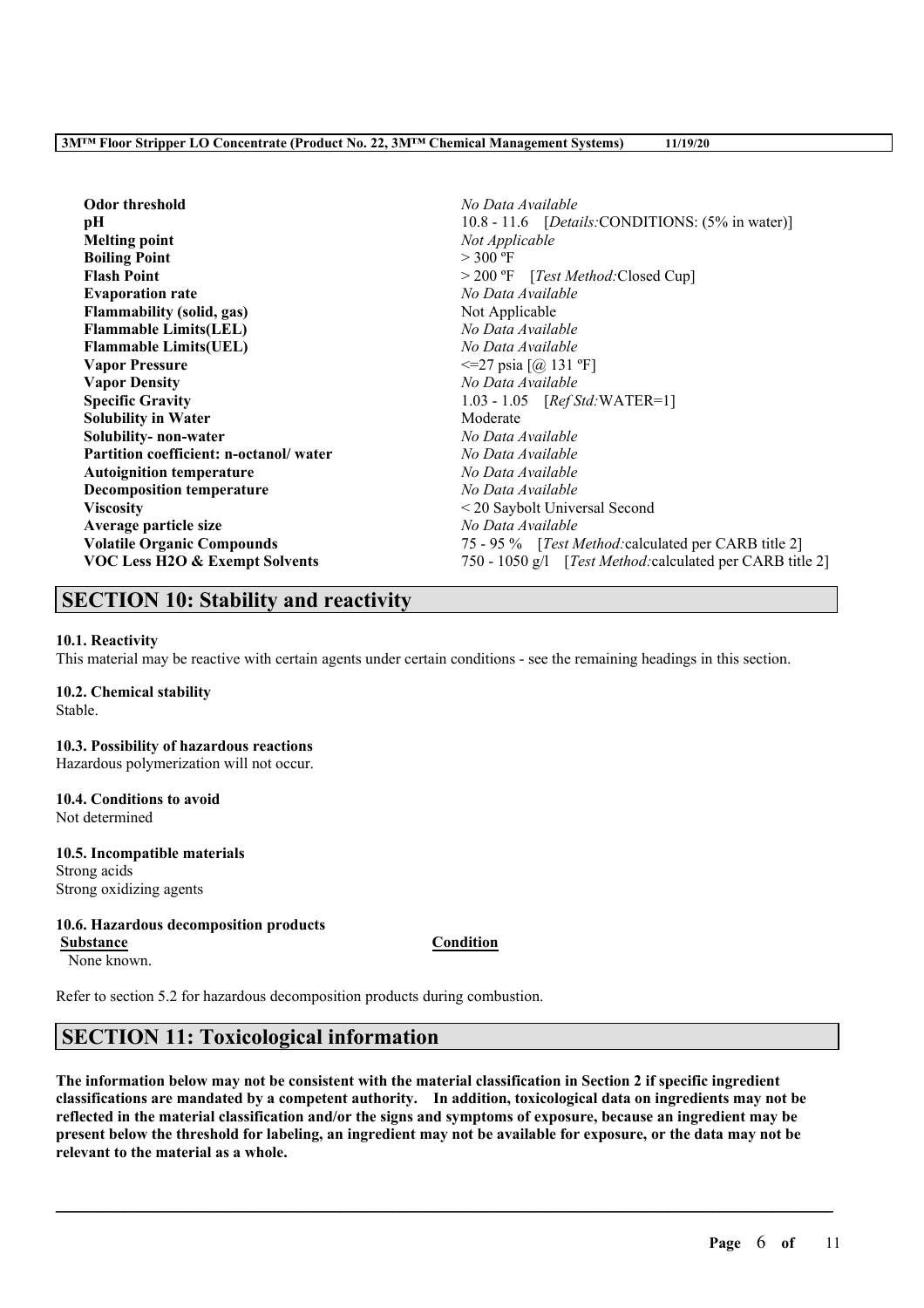#### **11.1. Information on Toxicological effects**

#### **Signs and Symptoms of Exposure**

#### Based on test data and/or information on the components, this material may produce the following health effects:

#### **Inhalation:**

Harmful if inhaled.

Respiratory Tract Irritation: Signs/symptoms may include cough, sneezing, nasal discharge, headache, hoarseness, and nose and throat pain.

May cause additional health effects (see below).

#### **Skin Contact:**

Harmful in contact with skin. Corrosive (Skin Burns): Signs/symptoms may include localized redness, swelling, itching, intense pain, blistering, ulceration, and tissue destruction.

#### **Eye Contact:**

Corrosive (Eye Burns): Signs/symptoms may include cloudy appearance of the cornea, chemical burns, severe pain, tearing, ulcerations, significantly impaired vision or complete loss of vision.

#### **Ingestion:**

Harmful if swallowed. Gastrointestinal Corrosion: Signs/symptoms may include severe mouth, throat and abdominal pain; nausea; vomiting; and diarrhea; blood in the feces and/or vomitus may also be seen.

May cause additional health effects (see below).

#### **Additional Health Effects:**

#### **Single exposure may cause target organ effects:**

Central Nervous System (CNS) Depression: Signs/symptoms may include headache, dizziness, drowsiness, incoordination, nausea, slowed reaction time, slurred speech, giddiness, and unconsciousness.

#### **Toxicological Data**

If a component is disclosed in section 3 but does not appear in a table below, either no data are available for that endpoint or the data are not sufficient for classification.

#### **Acute Toxicity**

| Name                                     | Route                                 | <b>Species</b> | Value                                                |
|------------------------------------------|---------------------------------------|----------------|------------------------------------------------------|
| Overall product                          | Dermal                                |                | No data available; calculated ATE1,000 - 2,000 mg/kg |
| Overall product                          | Inhalation-<br>Vapor $(4 \text{ hr})$ |                | No data available; calculated ATE10 - 20 mg/l        |
| Overall product                          | Ingestion                             |                | No data available; calculated ATE300 - 2,000 mg/kg   |
| <b>BENZYL ALCOHOL</b>                    | Inhalation-<br>Dust/Mist<br>(4 hours) | Rat            | $LC50$ 8.8 mg/l                                      |
| <b>BENZYL ALCOHOL</b>                    | Ingestion                             | Rat            | LD50<br>$1,230$ mg/kg                                |
| <b>ETHANOLAMINE</b>                      | Inhalation-                           | official       | LC50 estimated to be $10 - 20$ mg/l                  |
|                                          | Vapor                                 | classifica     |                                                      |
| <b>ETHANOLAMINE</b>                      |                                       | tion           |                                                      |
|                                          | Dermal                                | Rabbit         | LD50<br>$1,000$ mg/kg                                |
| <b>ETHANOLAMINE</b>                      | Ingestion                             | Rat            | $1,720$ mg/kg<br>LD50                                |
| POLYETHYLENE GLYCOL TRIMETHYLNONYL ETHER | Dermal                                | Rabbit         | $8,874$ mg/kg<br>LD50                                |
| POLYETHYLENE GLYCOL TRIMETHYLNONYL ETHER | Ingestion                             | Rat            | LD50<br>$3,300$ mg/kg                                |
| C.I. ACID BLUE 9, DISODIUM SALT          | Ingestion                             | Rat            | $LD50 > 2,000$ mg/kg                                 |
| C.I. ACID BLUE 9, DISODIUM SALT          | Dermal                                | similar        | LD50<br>Not available                                |
|                                          |                                       | health         |                                                      |
|                                          |                                       | hazards        |                                                      |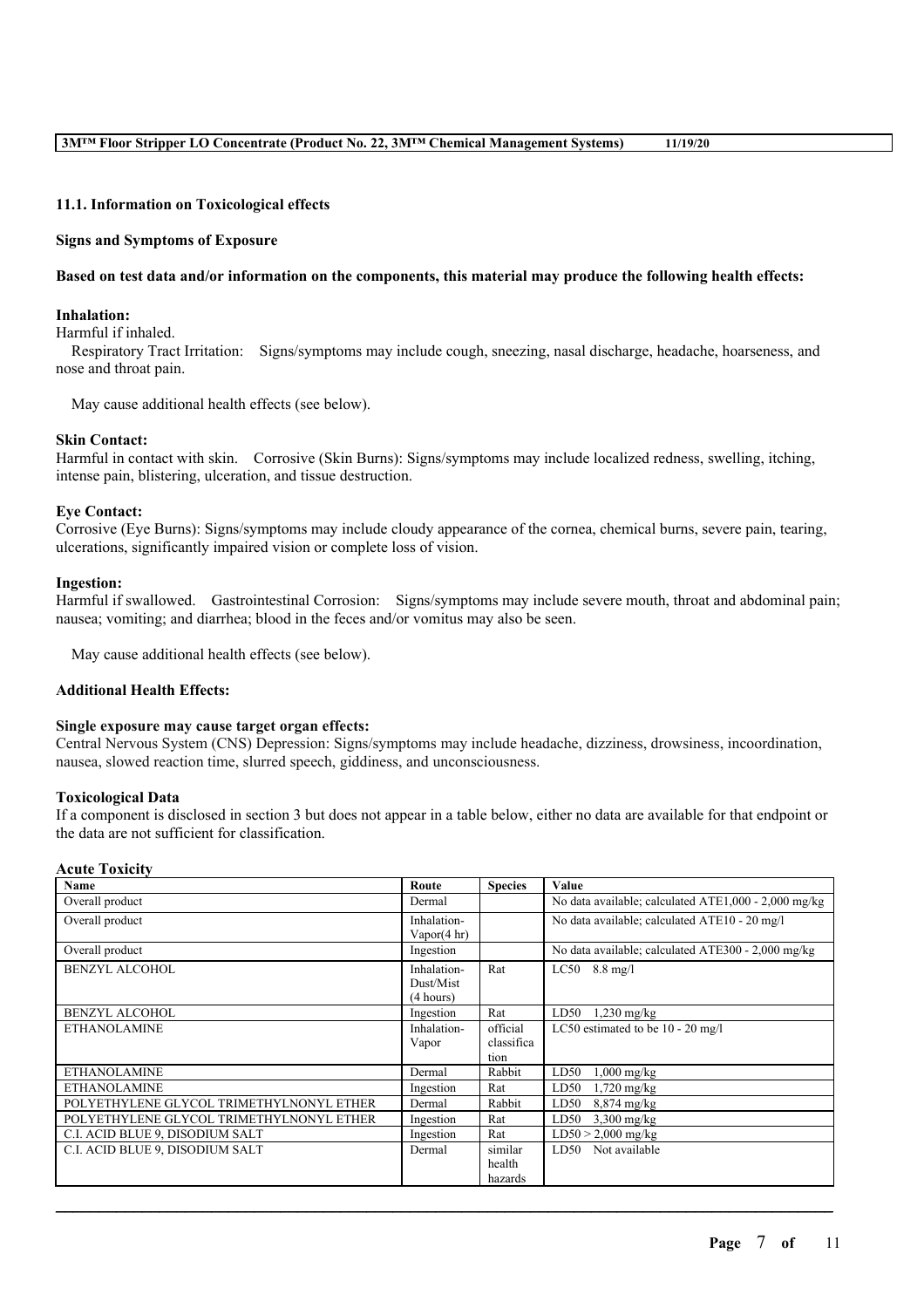### ATE = acute toxicity estimate

#### **Skin Corrosion/Irritation**

| Name                                     | <b>Species</b> | Value         |
|------------------------------------------|----------------|---------------|
|                                          |                |               |
| BENZYL ALCOHOL                           | Multiple       | Mild irritant |
|                                          | animal         |               |
|                                          | species        |               |
| ETHANOLAMINE                             | Rabbit         | Corrosive     |
| POLYETHYLENE GLYCOL TRIMETHYLNONYL ETHER | Rabbit         | Irritant      |

### **Serious Eye Damage/Irritation**

| Name                                     | <b>Species</b> | Value           |
|------------------------------------------|----------------|-----------------|
| BENZYL ALCOHOL                           | Rabbit         | Severe irritant |
| <b>ETHANOLAMINE</b>                      | Rabbit         | Corrosive       |
| POLYETHYLENE GLYCOL TRIMETHYLNONYL ETHER | Rabbit         | Corrosive       |

### **Skin Sensitization**

| Name                | <b>Species</b> | Value          |
|---------------------|----------------|----------------|
| BENZYL ALCOHOL      | Human          | Not classified |
|                     | and            |                |
|                     | animal         |                |
| <b>ETHANOLAMINE</b> | Guinea         | Not classified |
|                     | pig            |                |

#### **Respiratory Sensitization**

For the component/components, either no data are currently available or the data are not sufficient for classification.

#### **Germ Cell Mutagenicity**

| Name                | Route    | Value                                                                           |
|---------------------|----------|---------------------------------------------------------------------------------|
| BENZYL ALCOHOL      | In vivo  | Not mutagenic                                                                   |
| BENZYL ALCOHOL      | In Vitro | Some positive data exist, but the data are not<br>sufficient for classification |
| ETHANOLAMINE        | In Vitro | Not mutagenic                                                                   |
| <b>ETHANOLAMINE</b> | In vivo  | Not mutagenic                                                                   |

### **Carcinogenicity**

| Name                            | Route     | <b>Species</b> | Value            |
|---------------------------------|-----------|----------------|------------------|
| <b>ALCOHOL</b><br><b>BENZYL</b> | Ingestion | Multiple       | Not carcinogenic |
|                                 |           | anımal         |                  |
|                                 |           | species        |                  |

### **Reproductive Toxicity**

### **Reproductive and/or Developmental Effects**

| Name                  | Route     | Value                          | <b>Species</b> | <b>Test Result</b> | <b>Exposure</b> |
|-----------------------|-----------|--------------------------------|----------------|--------------------|-----------------|
|                       |           |                                |                |                    | <b>Duration</b> |
| <b>BENZYL ALCOHOL</b> | Ingestion | Not classified for development | Mouse          | <b>NOAEL 550</b>   | during          |
|                       |           |                                |                | mg/kg/day          | organogenesi    |
|                       |           |                                |                |                    |                 |
| <b>ETHANOLAMINE</b>   | Dermal    | Not classified for development | Rat            | <b>NOAEL 225</b>   | during          |
|                       |           |                                |                | mg/kg/day          | organogenesi    |
|                       |           |                                |                |                    |                 |
| <b>ETHANOLAMINE</b>   | Ingestion | Not classified for development | Rat            | <b>NOAEL 616</b>   | during          |
|                       |           |                                |                | mg/kg/day          | organogenesi    |
|                       |           |                                |                |                    |                 |

 $\mathcal{L}_\mathcal{L} = \mathcal{L}_\mathcal{L} = \mathcal{L}_\mathcal{L} = \mathcal{L}_\mathcal{L} = \mathcal{L}_\mathcal{L} = \mathcal{L}_\mathcal{L} = \mathcal{L}_\mathcal{L} = \mathcal{L}_\mathcal{L} = \mathcal{L}_\mathcal{L} = \mathcal{L}_\mathcal{L} = \mathcal{L}_\mathcal{L} = \mathcal{L}_\mathcal{L} = \mathcal{L}_\mathcal{L} = \mathcal{L}_\mathcal{L} = \mathcal{L}_\mathcal{L} = \mathcal{L}_\mathcal{L} = \mathcal{L}_\mathcal{L}$ 

### **Target Organ(s)**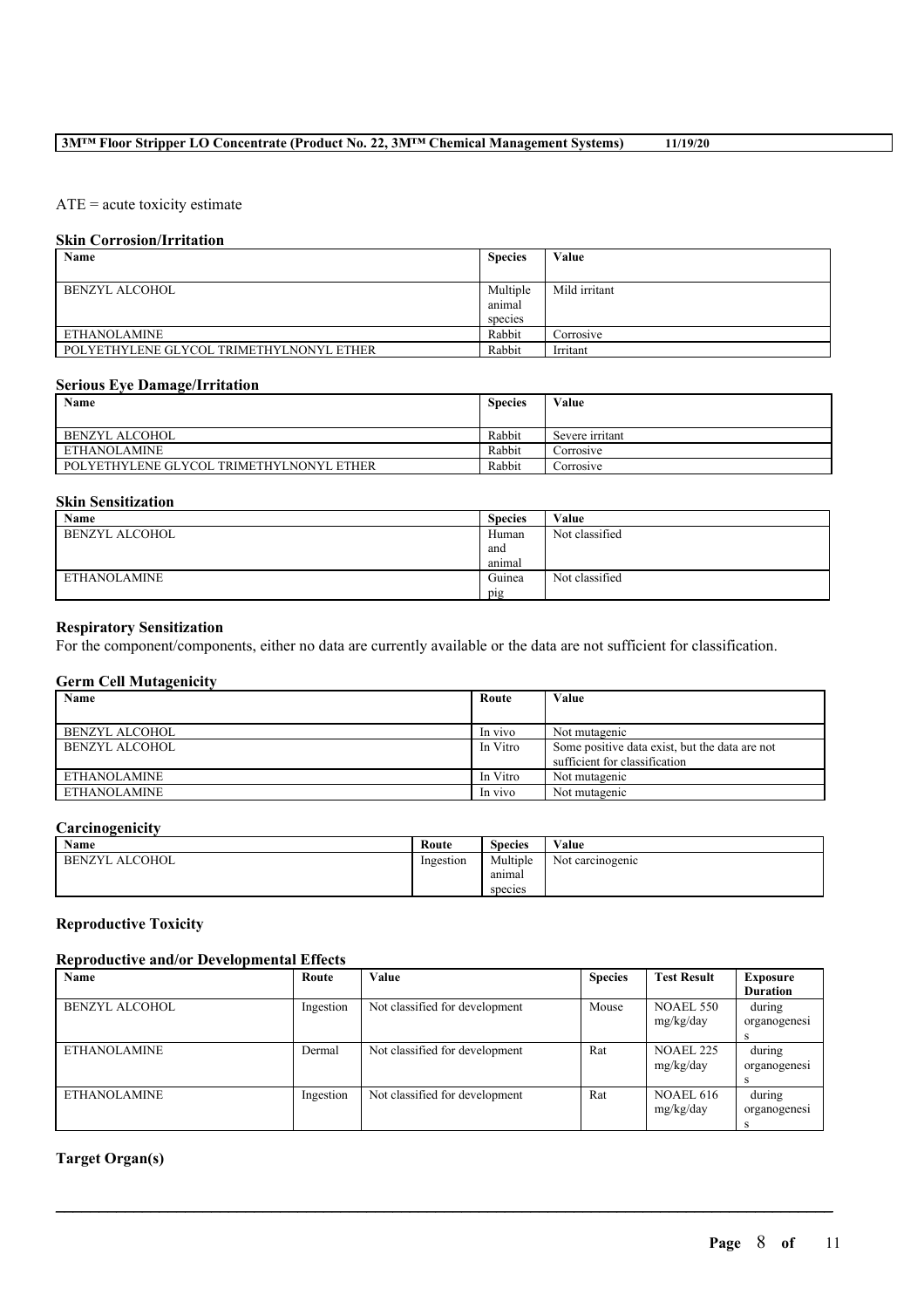| $\sim$ peeme target of gain follows |            |                        |                                   |                |                    |                 |
|-------------------------------------|------------|------------------------|-----------------------------------|----------------|--------------------|-----------------|
| <b>Name</b>                         | Route      | Target Organ(s)        | Value                             | <b>Species</b> | <b>Test Result</b> | <b>Exposure</b> |
|                                     |            |                        |                                   |                |                    | <b>Duration</b> |
| <b>BENZYL ALCOHOL</b>               | Inhalation | central nervous        | May cause drowsiness or           |                | <b>NOAEL Not</b>   |                 |
|                                     |            | system depression      | dizziness                         |                | available          |                 |
| <b>BENZYL ALCOHOL</b>               | Inhalation | respiratory irritation | Some positive data exist, but the |                | <b>NOAEL Not</b>   |                 |
|                                     |            |                        | data are not sufficient for       |                | available          |                 |
|                                     |            |                        | classification                    |                |                    |                 |
| <b>BENZYL ALCOHOL</b>               | Ingestion  | central nervous        | May cause drowsiness or           |                | <b>NOAEL Not</b>   |                 |
|                                     |            | system depression      | dizziness                         |                | available          |                 |
| <b>ETHANOLAMINE</b>                 | Inhalation | respiratory irritation | May cause respiratory irritation  | Human          | <b>NOAEL Not</b>   |                 |
|                                     |            |                        |                                   | and            | available          |                 |
|                                     |            |                        |                                   | animal         |                    |                 |
| <b>POLYETHYLENE</b>                 | Inhalation | respiratory irritation | Some positive data exist, but the | similar        | <b>NOAEL Not</b>   |                 |
| <b>GLYCOL</b>                       |            |                        | data are not sufficient for       | health         | available          |                 |
| <b>TRIMETHYLNONYL</b>               |            |                        | classification                    | hazards        |                    |                 |
| <b>ETHER</b>                        |            |                        |                                   |                |                    |                 |

### **Specific Target Organ Toxicity - single exposure**

### **Specific Target Organ Toxicity - repeated exposure**

| Name                                                                          | Route      | <b>Target Organ(s)</b>                                                                | Value          | <b>Species</b>                | <b>Test Result</b>                   | <b>Exposure</b><br><b>Duration</b> |
|-------------------------------------------------------------------------------|------------|---------------------------------------------------------------------------------------|----------------|-------------------------------|--------------------------------------|------------------------------------|
| <b>BENZYL ALCOHOL</b>                                                         | Ingestion  | endocrine system  <br>muscles   kidney<br>and/or bladder                              | Not classified | Rat                           | <b>NOAEL 400</b><br>mg/kg/day        | 13 weeks                           |
| <b>BENZYL ALCOHOL</b>                                                         | Ingestion  | nervous system<br>respiratory system                                                  | Not classified | Mouse                         | NOAEL 645<br>mg/kg/day               | 8 days                             |
| <b>ETHANOLAMINE</b>                                                           | Inhalation | liver   kidney and/or<br>bladder   respiratory<br>system                              | Not classified | Multiple<br>animal<br>species | <b>NOAEL</b><br>$0.656 \text{ mg/l}$ | 5 weeks                            |
| <b>ETHANOLAMINE</b>                                                           | Ingestion  | hematopoietic<br>system   liver  <br>kidney and/or<br>bladder   respiratory<br>system | Not classified | Rat                           | <b>NOAEL Not</b><br>available        |                                    |
| <b>POLYETHYLENE</b><br><b>GLYCOL</b><br><b>TRIMETHYLNONYL</b><br><b>ETHER</b> | Ingestion  | liver   kidney and/or<br>bladder                                                      | Not classified | Rat                           | <b>NOAEL</b><br>$1,000$ mg/kg        | 89 days                            |

### **Aspiration Hazard**

For the component/components, either no data are currently available or the data are not sufficient for classification.

Please contact the address or phone number listed on the first page of the SDS for additional toxicological information **on this material and/or its components.**

# **SECTION 12: Ecological information**

### **Ecotoxicological information**

Please contact the address or phone number listed on the first page of the SDS for additional ecotoxicological information on this material and/or its components.

### **Chemical fate information**

Please contact the address or phone number listed on the first page of the SDS for additional chemical fate information on this material and/or its components.

 $\mathcal{L}_\mathcal{L} = \mathcal{L}_\mathcal{L} = \mathcal{L}_\mathcal{L} = \mathcal{L}_\mathcal{L} = \mathcal{L}_\mathcal{L} = \mathcal{L}_\mathcal{L} = \mathcal{L}_\mathcal{L} = \mathcal{L}_\mathcal{L} = \mathcal{L}_\mathcal{L} = \mathcal{L}_\mathcal{L} = \mathcal{L}_\mathcal{L} = \mathcal{L}_\mathcal{L} = \mathcal{L}_\mathcal{L} = \mathcal{L}_\mathcal{L} = \mathcal{L}_\mathcal{L} = \mathcal{L}_\mathcal{L} = \mathcal{L}_\mathcal{L}$ 

# **SECTION 13: Disposal considerations**

## **13.1. Disposal methods**

Dispose of contents/ container in accordance with the local/regional/national/international regulations.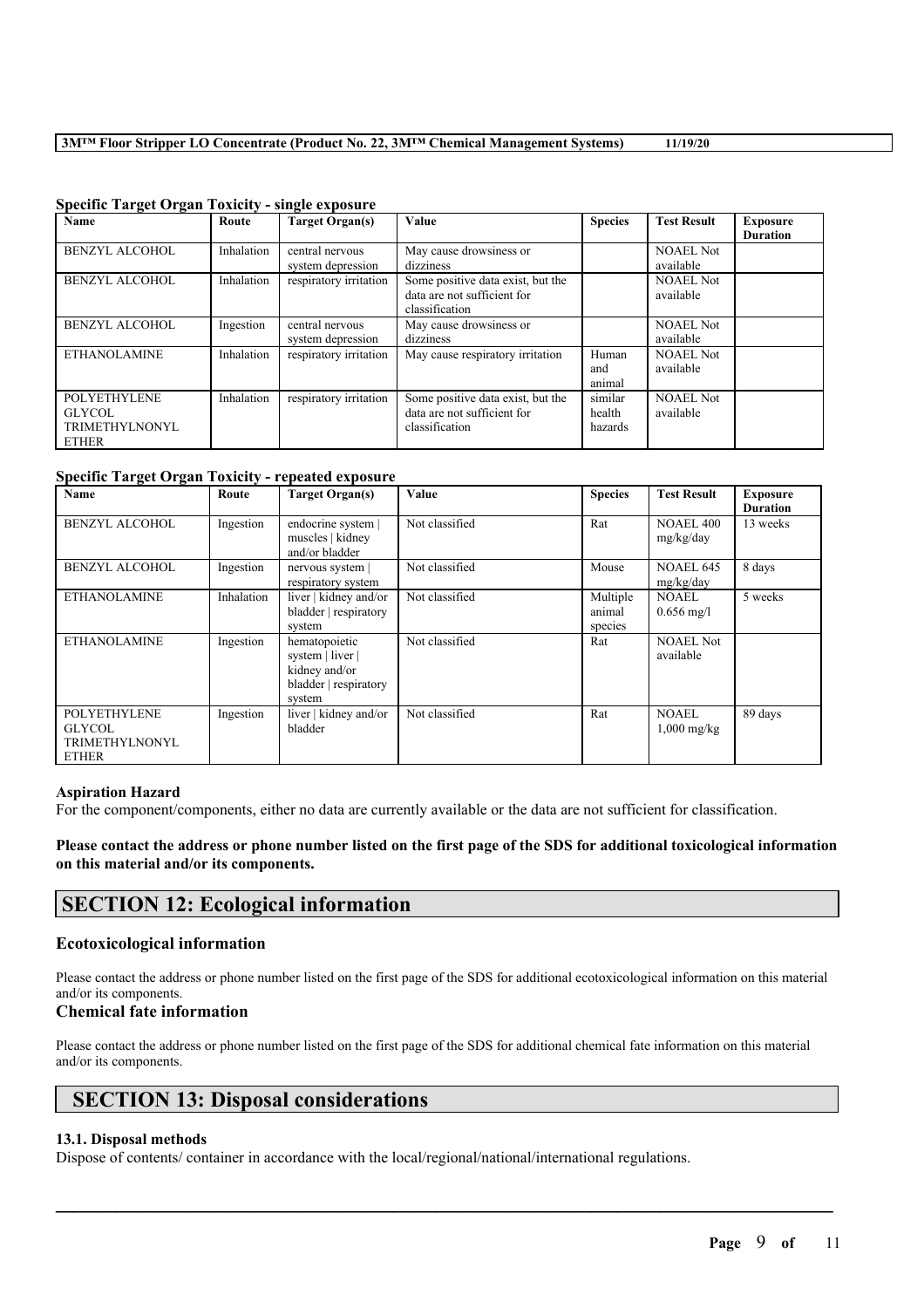Dispose of waste product in a permitted industrial waste facility. As a disposal alternative, incinerate in a permitted waste incineration facility. Proper destruction may require the use of additional fuel during incineration processes. Empty drums/barrels/containers used for transporting and handling hazardous chemicals (chemical substances/mixtures/preparations classified as Hazardous as per applicable regulations) shall be considered, stored, treated  $\&$  disposed of as hazardous wastes unless otherwise defined by applicable waste regulations. Consult with the respective regulating authorities to determine the available treatment and disposal facilities.

### **EPA Hazardous Waste Number (RCRA):** Not regulated

# **SECTION 14: Transport Information**

For Transport Information, please visit http://3M.com/Transportinfo or call 1-800-364-3577 or 651-737-6501.

# **SECTION 15: Regulatory information**

## **15.1. US Federal Regulations**

### **EPCRA 311/312 Hazard Classifications:**

| <b>Physical Hazards</b>                                      |
|--------------------------------------------------------------|
| Not applicable                                               |
|                                                              |
| <b>Health Hazards</b>                                        |
| Acute toxicity                                               |
| Hazard Not Otherwise Classified (HNOC)                       |
| Serious eye damage or eye irritation                         |
| Skin Corrosion or Irritation                                 |
| Specific target organ toxicity (single or repeated exposure) |

## **15.2. State Regulations**

### **15.3. Chemical Inventories**

The components of this material are in compliance with the provisions of Australia National Industrial Chemical Notification and Assessment Scheme (NICNAS). Certain restrictions may apply. Contact the selling division for additional information.

The components of this product are in compliance with the new substance notification requirements of CEPA.

The components of this material are in compliance with the China "Measures on Environmental Management of New Chemical Substance". Certain restrictions may apply. Contact the selling division for additional information.

The components of this material are in compliance with the provisions of the Korean Toxic Chemical Control Law. Certain restrictions may apply. Contact the selling division for additional information.

The components of this material are in compliance with the provisions of Japan Chemical Substance Control Law. Certain restrictions may apply. Contact the selling division for additional information.

The components of this material are in compliance with the provisions of Philippines RA 6969 requirements. Certain restrictions may apply. Contact the selling division for additional information.

The components of this product are in compliance with the chemical notification requirements of TSCA. All required components of this product are listed on the active portion of the TSCA Inventory.

 $\mathcal{L}_\mathcal{L} = \mathcal{L}_\mathcal{L} = \mathcal{L}_\mathcal{L} = \mathcal{L}_\mathcal{L} = \mathcal{L}_\mathcal{L} = \mathcal{L}_\mathcal{L} = \mathcal{L}_\mathcal{L} = \mathcal{L}_\mathcal{L} = \mathcal{L}_\mathcal{L} = \mathcal{L}_\mathcal{L} = \mathcal{L}_\mathcal{L} = \mathcal{L}_\mathcal{L} = \mathcal{L}_\mathcal{L} = \mathcal{L}_\mathcal{L} = \mathcal{L}_\mathcal{L} = \mathcal{L}_\mathcal{L} = \mathcal{L}_\mathcal{L}$ 

## **15.4. International Regulations**